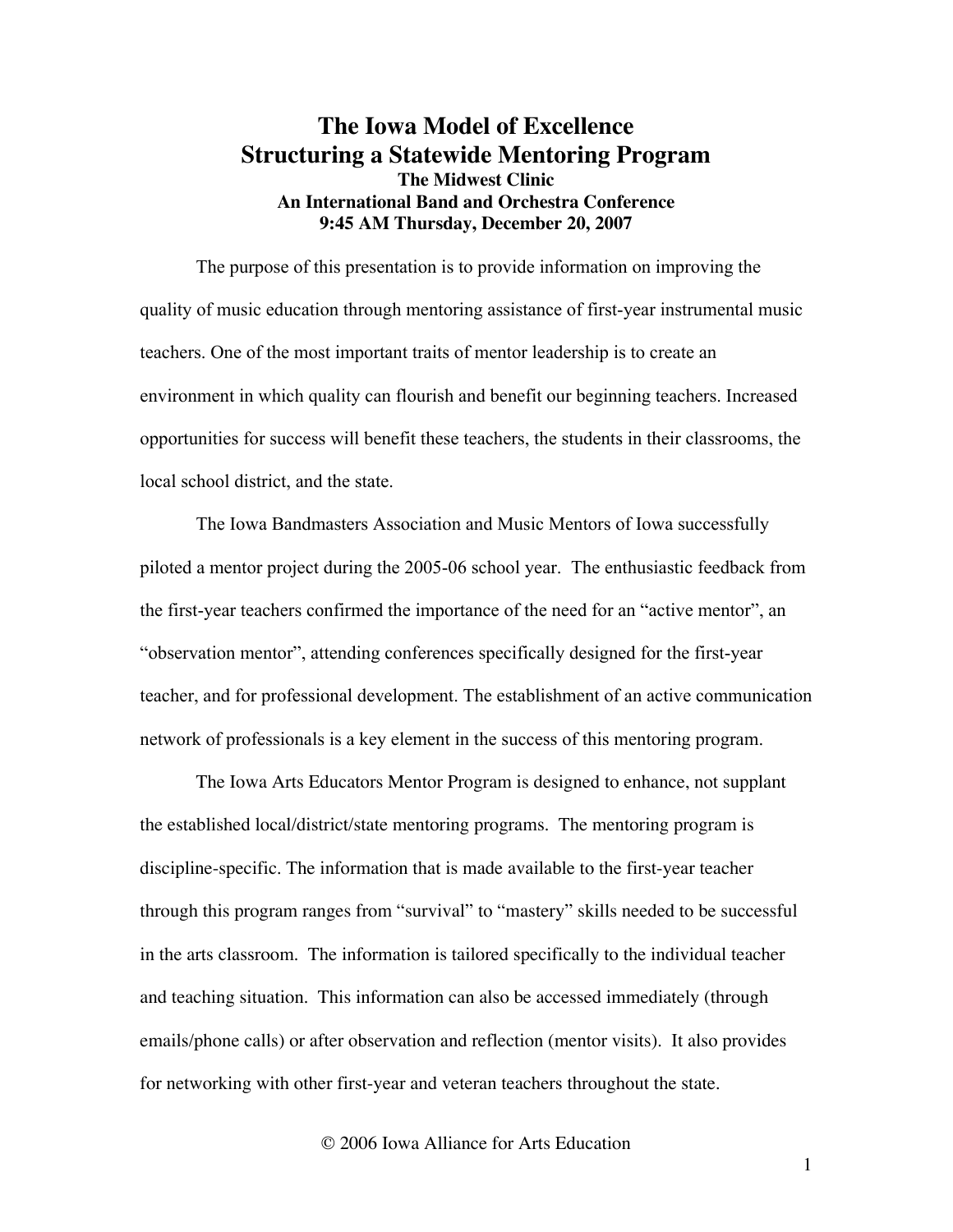One of the strengths of the model is the statewide scope of the project. The Iowa Alliance for Arts Education is uniquely positioned to manage this project. All of the participating arts organizations are members of the IAAE "umbrella." The leadership of the Iowa Bandmasters Association and Music Mentors of Iowa participate in IAAE programs and has representatives on the IAAE Advisory Board. IAAE, collaborating with the Iowa Department of Education, has been a leader in the development of statewide arts programs in the areas of assessment, standards and benchmarks, integration, advocacy, and leadership development.

The mentoring project is a natural outgrowth of the IAAE mission statement, which is to "increase the support of policies, practices, and partnerships that ensure quality arts education for all Iowans."

# Contact Information:

Leon Kuehner, Iowa Alliance for Arts Education 977 Glendale Park Drive Hampton, Iowa 50441 lekuehner@hdcsd.org

Elizabeth Fritz, Music Mentors of Iowa 315 Riverview Drive Decorah, Iowa 52101 iamusicmentors@mac.com

Please feel free to contact us for further detailed information.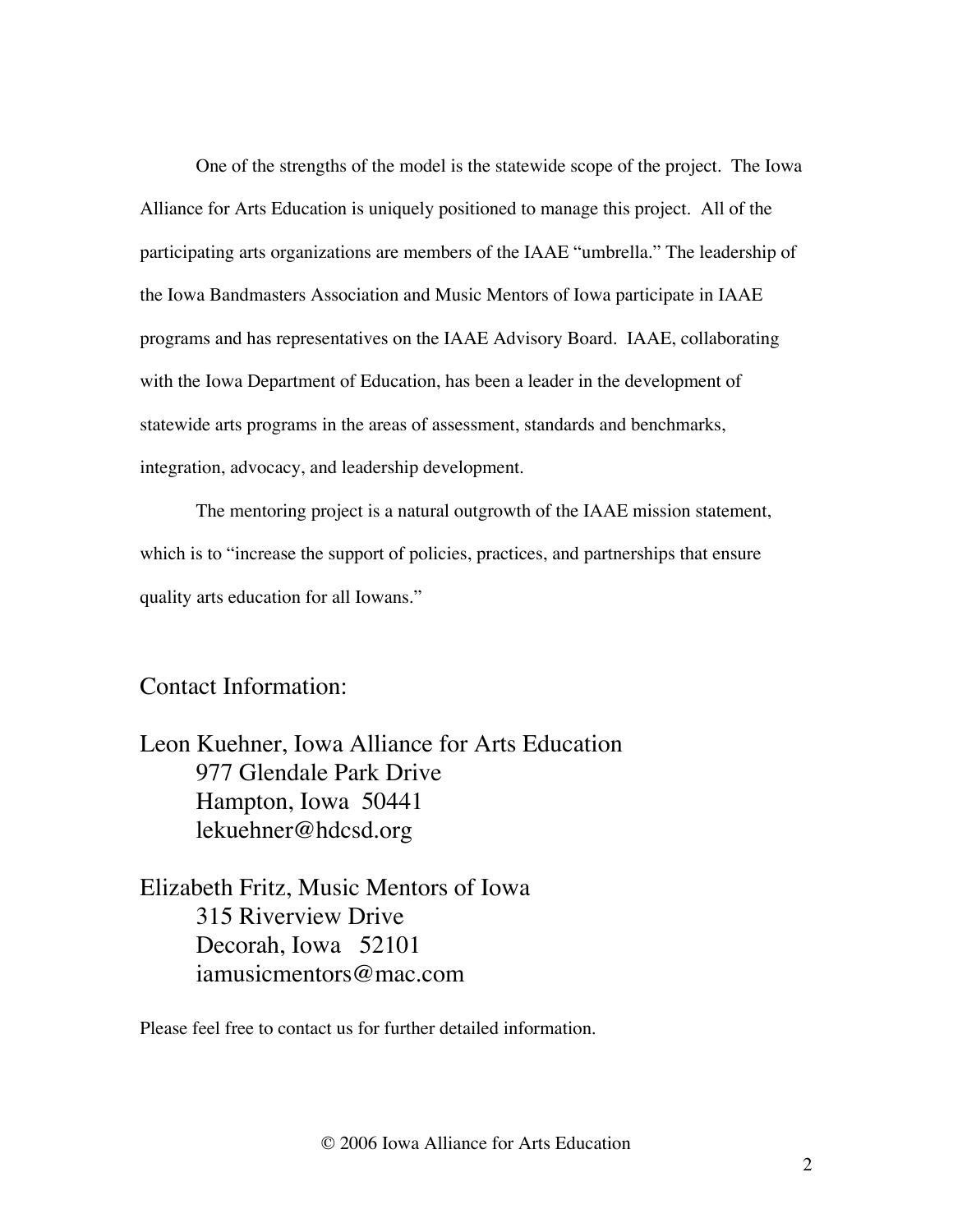Iowa Alliance for Arts Education – Music Mentors of Iowa – Iowa Department of Education

#### **Phase I –Mentorship Structure Development**:

- Identify mentor chair
- Create a process to identify teaching positions and first-year teachers at the district/state level
- Create a process for two-way communication between first-year teacher and active mentor for emergency/survival support and advocacy
- Identify teaching positions and first-year teachers at district/state level
- Identify active mentors
- Implement two-way communication between first-year teacher and mentor for emergency/survival support and advocacy

#### Phase 2 – Scholarships to attend professional organization conferences

- Continued development of mentor structure and process of Phase 1, including articulation of Phase 1 as a basic mentorship component between beginning teacher and professional organization
- Conference registration scholarships specific to discipline for professional growth and networking
- First-year teachers attend conference
- Award scholarships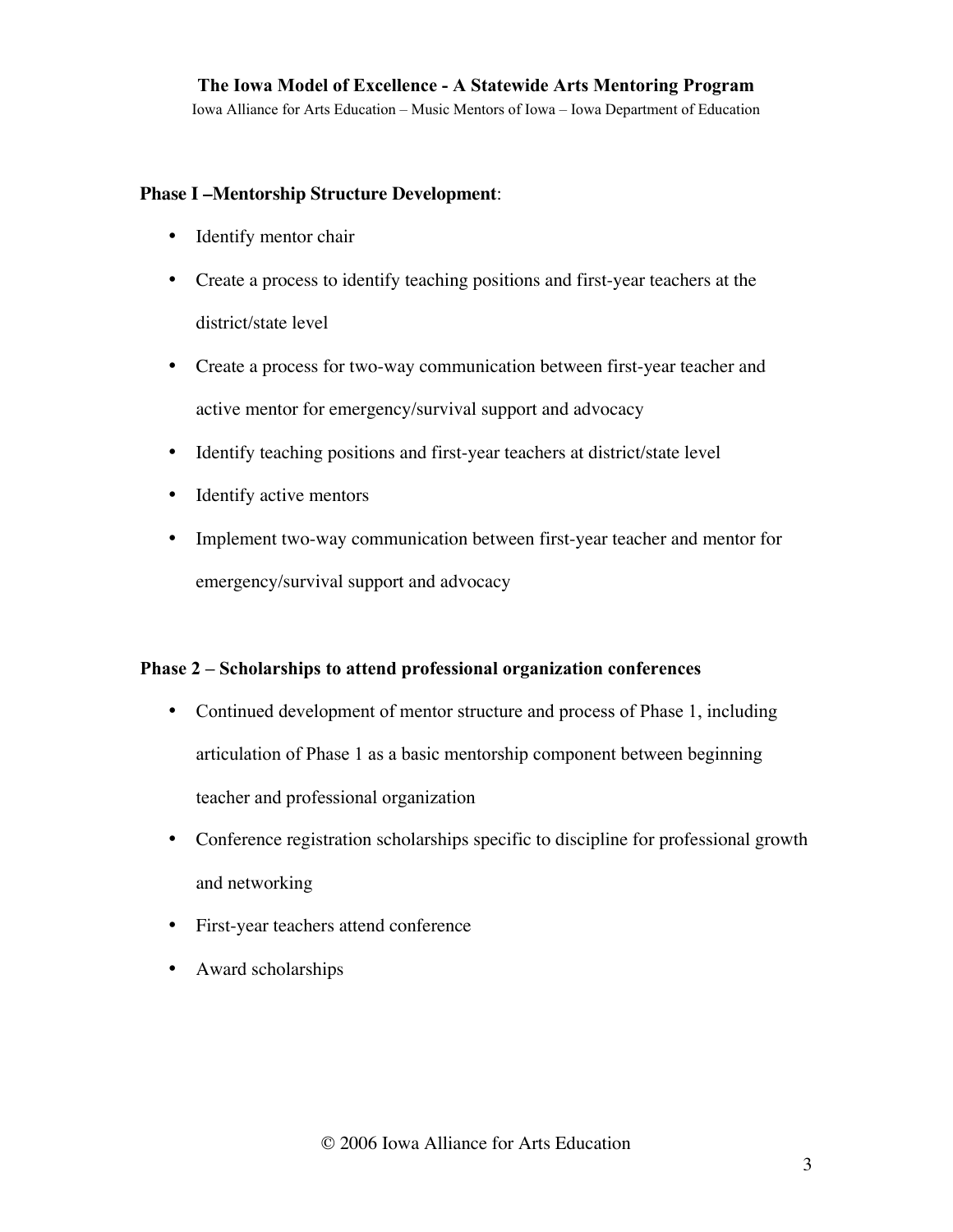Iowa Alliance for Arts Education – Music Mentors of Iowa – Iowa Department of Education

#### **Phase 3 - Participation in statewide symposium**

- Continued development of mentor structure and process of Phase 1 and Phase 2, including articulation of Phase 1 as a basic mentorship component between beginning teacher and professional organization
- Development of statewide symposium for first-year teachers, second/third-year teachers, retired teachers, and participating mentors.
	- **Sample Symposium schedules from previous years**
- Participation in statewide symposium for first-year teachers, second/third-year teachers, retired teachers, and participating mentors.
	- Video presentation of symposium participants

### Phase 4 – Development and participation in observation mentor program using

### active/retired members

- Continued development of mentor structure and process of Phase 1, Phase 2 and Phase 3, including articulation of Phase 1 as a basic mentorship component between beginning teacher and professional organization
- Create process to identify first-year teachers and observational mentors who want to participate
- Implement Observational Mentor Program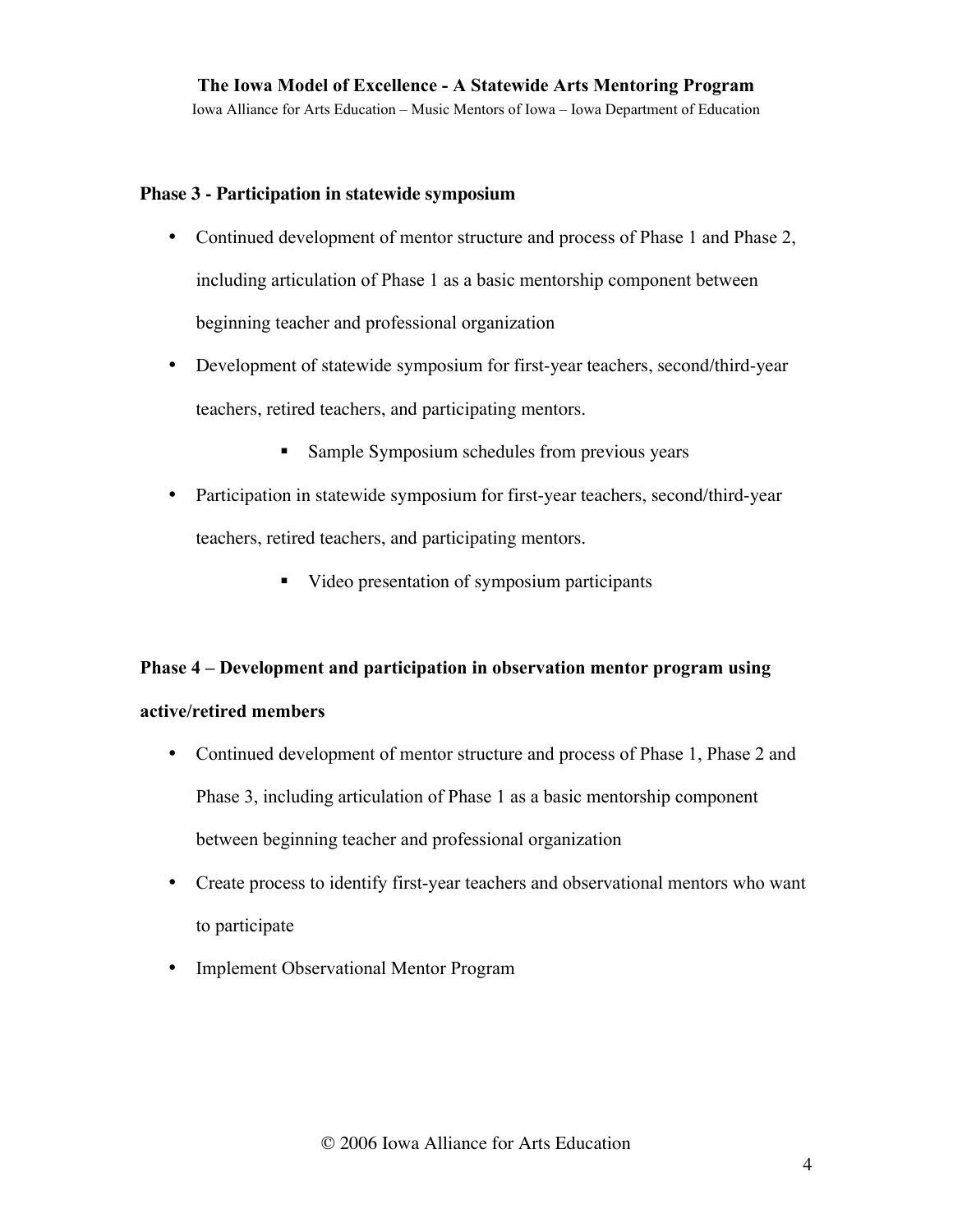Iowa Alliance for Arts Education – Music Mentors of Iowa – Iowa Department of Education

# Sample Mentoring Structure

| <b>Phase 1 - Mentorship Structure Development</b>                         |                       |    |   |
|---------------------------------------------------------------------------|-----------------------|----|---|
| 1. Identify association mentor chair                                      | X                     |    |   |
| 2. Create process to identify teaching positions and first-year teachers  | X.                    |    |   |
| 3. Create process for two-way communication between first-year teachers   |                       |    |   |
| and active association mentor                                             | X.                    |    |   |
| 4. Identify teaching positions, first-year teachers, and possible active  |                       |    |   |
| mentors state wide                                                        | X.                    | X. | X |
| 5. Implement two-way process for first-year and active association mentor | X                     | X  | X |
| Phase 1 must be completed by October 1 to move to Phase 2 within the      |                       |    |   |
| vear                                                                      |                       |    |   |
| <b>Phase 2 - Conference Scholarships</b>                                  | Target date - October |    |   |
| 1. Continued development of Phase 1 mentor structure and process          |                       | X. | X |
| 2. Notification to first-year teachers for conference scholarship         | X.                    | X. | X |
| 3. First-year teachers attend conference                                  | X.                    | X. | X |
| 4. Award scholarships                                                     | X                     | X  | X |
| Phase 2 must be completed before moving to Phase 3                        |                       |    |   |
| Phase 3 - Participation in Statewide Symposium                            |                       |    |   |

1. Continued development of Phase 1 and 2 mentor structure and process  $\begin{vmatrix} x \\ x \end{vmatrix}$ 2. Development of Symposium for specific association  $\vert x \vert$  x 3. Participation in mentor symposium  $\begin{array}{ccc} \hline \end{array}$  x  $\begin{array}{ccc} \hline \end{array}$  x  $\begin{array}{ccc} \hline \end{array}$  x  $\begin{array}{ccc} \hline \end{array}$ 

*Phase 3 must be completed before moving to Phase 4*

### **Phase 4 -** *Observation Mentor Program (using retired or active members)* 1. Continued development of Phase 1, 2 and 3 mentor structure and process and the contract of the contract of the contract of the contract of the contract of the contract of the contract of the contract of the contract of the contract of the contract of the contract of the contract of th 2. Create process for identifying observation mentors (similar to Phase 1)  $\vert$   $\vert$   $\vert$  x 3. Create two-way communication between first-year teacher and observation mentor and the state of the state of the state of the state of the state of the state of the state of the state of the state of the state of the state of the state of the state of the state of the state of the 4. Implement observation mentor program and the same state of the state of the state of the state of the state of the state of the state of the state of the state of the state of the state of the state of the state of the

Year 1 Year 2 Year 3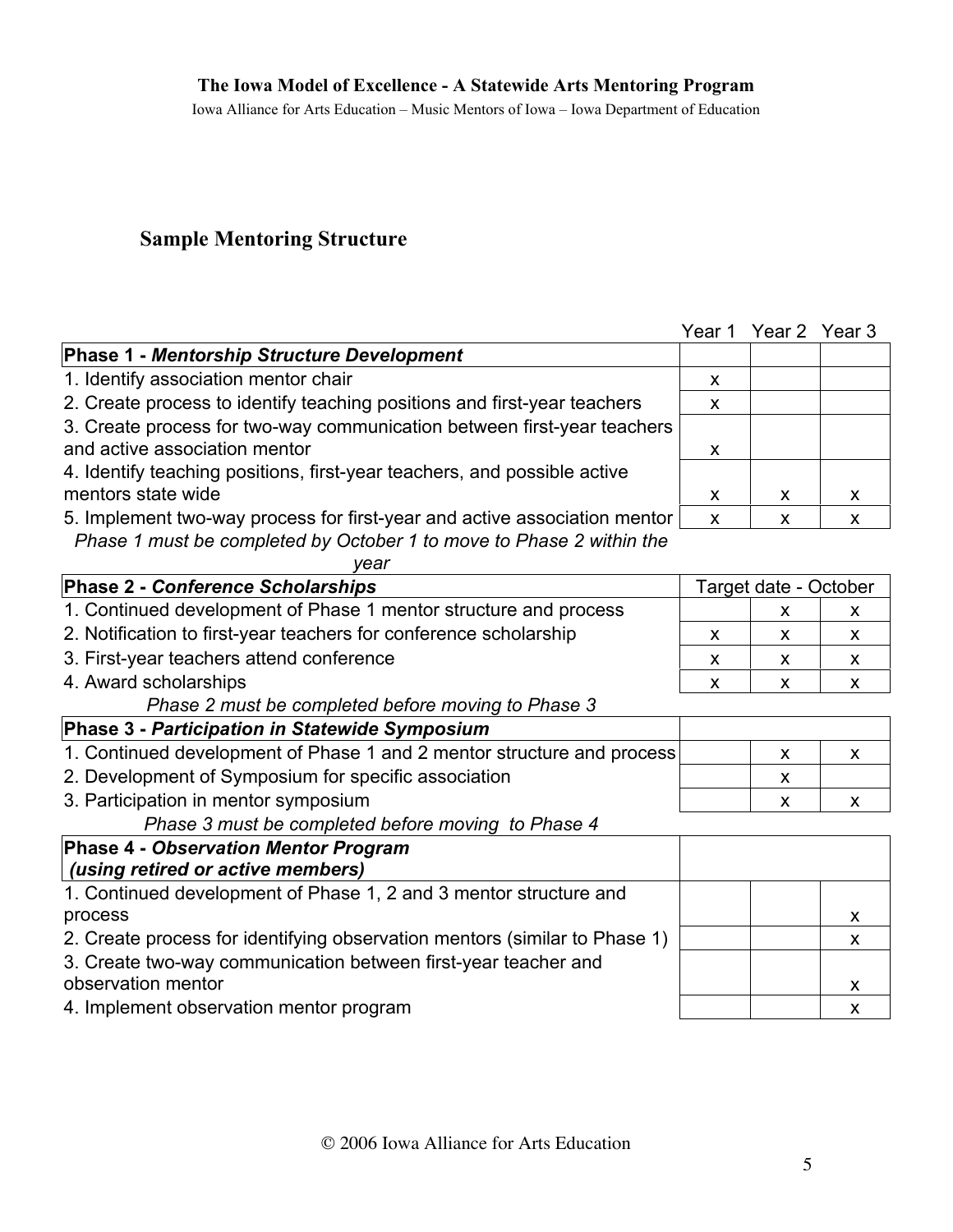Iowa Alliance for Arts Education – Music Mentors of Iowa – Iowa Department of Education

# **The Iowa Model of Excellence Observation Mentor Program The Midwest Clinic An International Band and Orchestra Conference 3:00 PM Thursday, December 20, 2007**

This presentation provides information on improving music education through mentoring of first-year teachers. It features discussion with project participants and highlights the observation mentor/mentee component within the Iowa Bandmasters Association mentor program. This session will discuss how a model program may be established and observe testimonials of mentor/mentee relationships.

The Iowa Bandmasters Association and Music Mentors of Iowa successfully piloted a mentor project during the 2005-06 school year. The enthusiastic feedback from the first-year teachers confirmed the importance of the need for an "active mentor", an "observation mentor", attending conferences specifically designed for the first-year teacher, and for professional development. The establishment of an active communication network of professionals is a key element in the success of this mentoring program.

The Iowa Arts Educators Mentor Program is designed to enhance, not supplant the established local/district/state mentoring programs. The mentoring program is discipline-specific. The information that is made available to the first-year teacher through this program ranges from "survival" to "mastery" skills needed to be successful in the arts classroom. The information is tailored specifically to the individual teacher and teaching situation.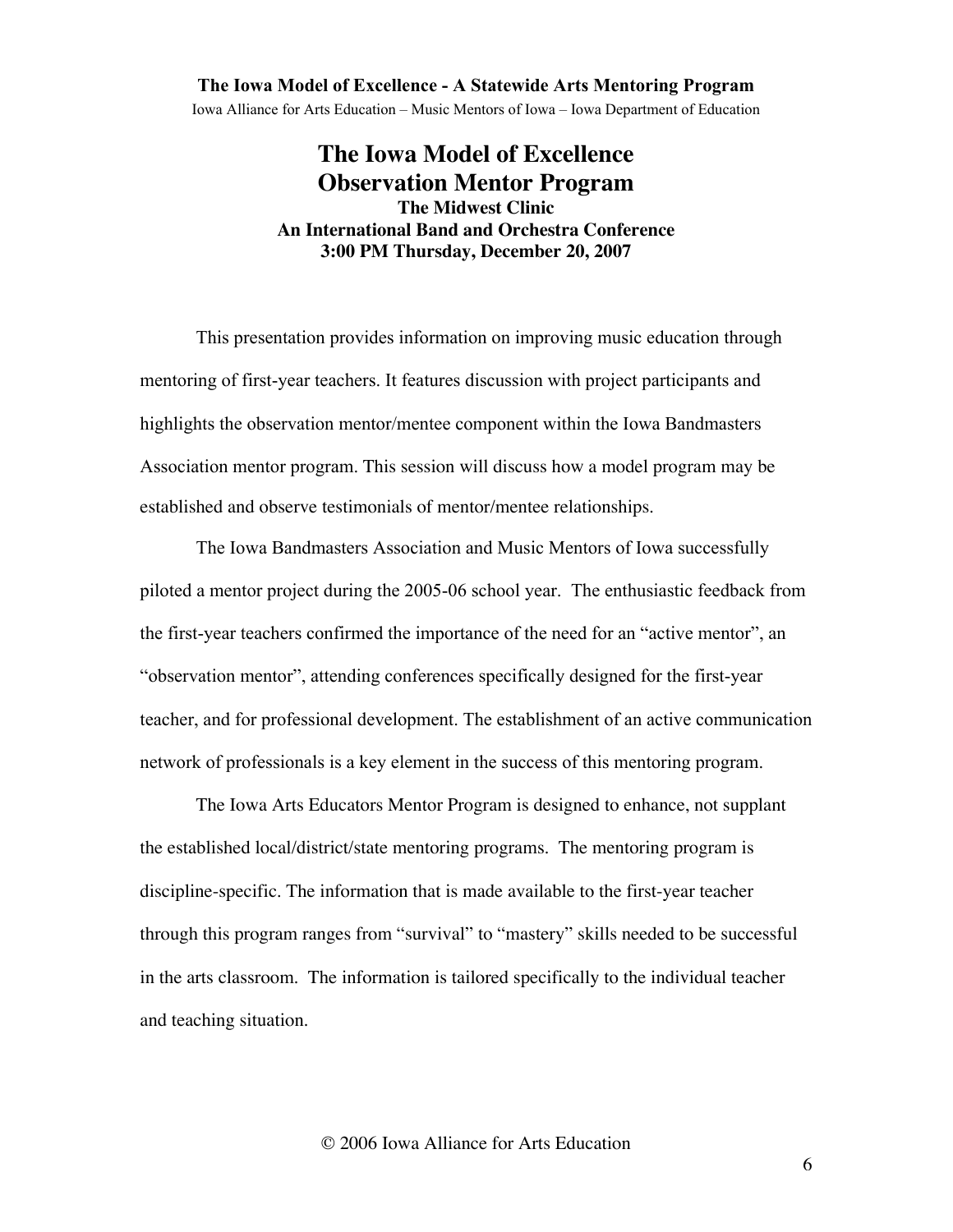### The Iowa Model of Excellence - A Statewide Arts Mentoring Program Iowa Alliance for Arts Education – Music Mentors of Iowa – Iowa Department of Education

One of the strengths of the model is the observation mentor component. First-year teachers are paired with retired teacher mentors. The project supports up to four visits per school year for each mentor/mentee pair. The IBARD members operate strictly in a relaxed and non-threatening manner. IBARD members may observe rehearsals, direct rehearsals, listen to concerns, help with literature, classroom management, build up and offer suggestions for improvement to the new teachers. It is a special opportunity for retired teachers and beginners to combine efforts. It helps young teachers set a straight path for a lifetime of positive and dedicated teaching of the young musicians of Iowa!

#### **The IBARD Connection**

# The IBARD Organization (IOWA BANDMASTERS ASSOCIATION RETIRED DIRECTORS) was formed in the early 1990's by two Iowa Band Directors, Ralph Paarmann and Jerry Kinney. The IBARD group now boasts approximately 160 members. Dues for IBARD members are \$10.00 annually.

Members have the following opportunities each year:

1. Volunteer for several different options to works with High School Bands in Iowa such as Guest Direct on Concerts, critique Band Programs etc.

2. Play in the IBARD Band. Performs at the IBA Conference every other year. The Band numbers approximately 80 members.

3. Support the IBA in every possible way.

4. Have a visual and active presence at each Conference with a special badge identifying each of the members.

5. Participate in the Observation Mentor Program with first-year teachers.